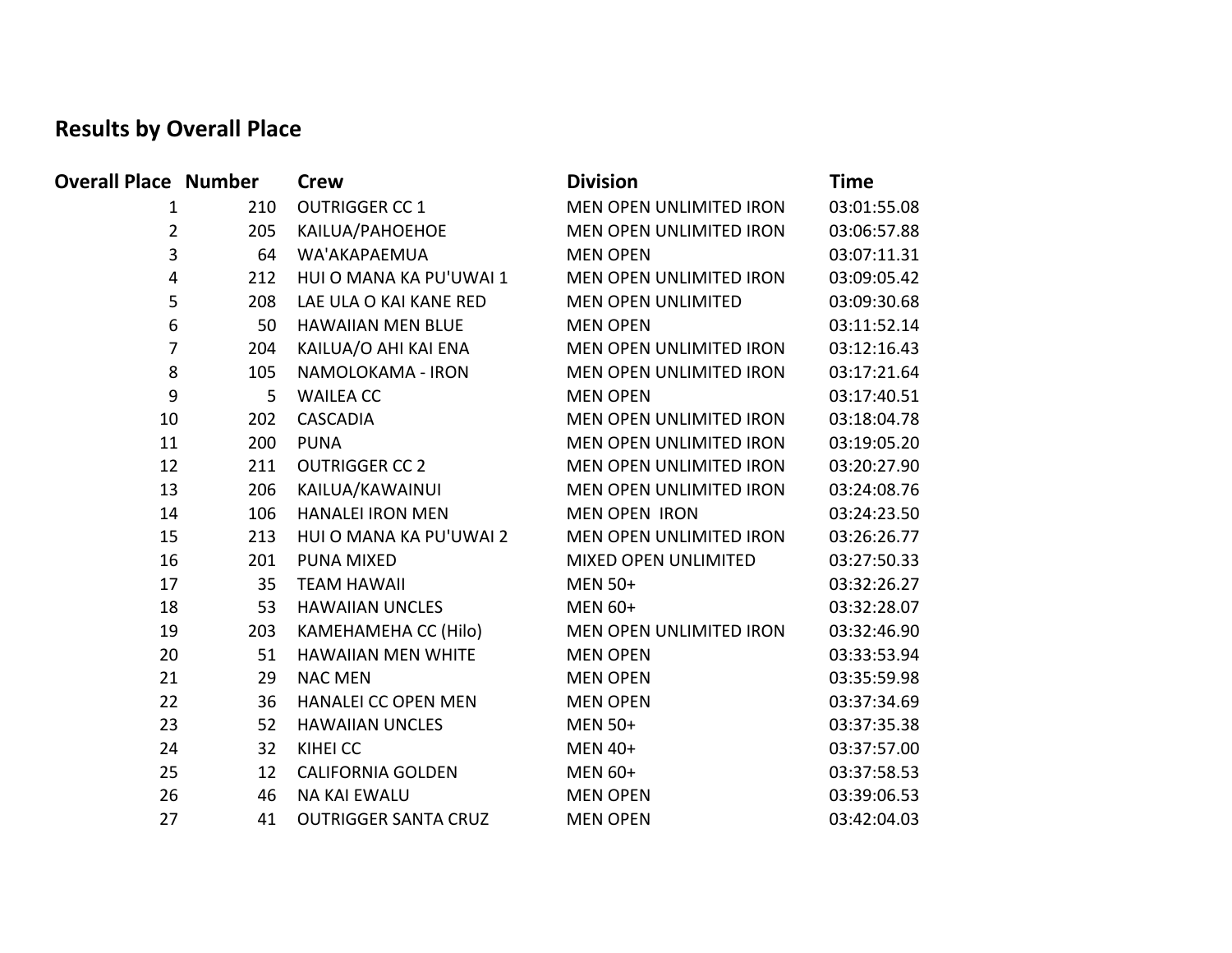| 28 | 34             | SAN DIEGO OUTRIGGER CC 1                       | <b>MEN OPEN</b>      | 03:42:25.37 |
|----|----------------|------------------------------------------------|----------------------|-------------|
| 29 | 31             | KEAHIAKAHOE/HUI NALU                           | <b>MEN 50+</b>       | 03:43:14.36 |
| 30 | 37             | <b>TEAM ONAMISH</b>                            | <b>MIXED OPEN</b>    | 03:43:19.30 |
| 31 | 207            | <b>TEAM HULAKAI</b>                            | MIXED OPEN UNLIMITED | 03:45:06.65 |
| 32 | 9              | HUI NALU REVOLUSUN                             | WOMEN 40+            | 03:45:13.76 |
| 33 | 56             | KAILUA 40                                      | WOMEN 40+            | 03:45:14.79 |
| 34 | 21             | KAHANA CC - MEN                                | <b>MEN OPEN</b>      | 03:46:32.93 |
| 35 | 63             | LAE ULA O KAI KANE GREEN                       | <b>MEN 40+</b>       | 03:46:48.13 |
| 36 | 39             | <b>WAIKIKI YATCH CLUB</b>                      | <b>MEN OPEN</b>      | 03:47:34.59 |
| 37 | 13             | <b>NAPILI CANOE CLUB</b>                       | <b>MEN OPEN</b>      | 03:49:13.53 |
| 38 | 18             | <b>KAI OPUA BLUE</b>                           | <b>WOMEN OPEN</b>    | 03:49:15.64 |
| 39 | 109            | KUMULOKAHI OLD MEN                             | MEN 40+ IRON         | 03:50:07.73 |
| 40 | 101            | MANU'IWA                                       | MEN 40+ IRON         | 03:50:21.31 |
| 41 | 20             | WEST COAST BIG ISLAND                          | <b>MEN 50+</b>       | 03:50:40.31 |
| 42 | 66             | KAWAIHOA MASTERS                               | MIXED 40+ UNLIMITED  | 03:51:08.70 |
| 43 | 48             | HAWAIIAN WAHINE WHITE                          | <b>WOMEN OPEN</b>    | 03:53:50.24 |
| 44 | 60             | LAE ULA O KAI RED                              | <b>WOMEN OPEN</b>    | 03:54:12.66 |
| 45 | 209            | WA'AKAPAEMUA TEAM BOOMSKI WOMEN OPEN UNLIMITED |                      | 03:55:16.93 |
| 46 | 62             | LAE ULA O KAI KANE YELLOW                      | <b>MEN OPEN</b>      | 03:56:01.64 |
| 47 | 11             | THE ICE MEN                                    | MEN 60+              | 03:56:57.03 |
| 48 | 44             | KAMEHAMEHA CC (Hilo)                           | <b>MEN OPEN</b>      | 03:58:23.27 |
| 49 | 49             | <b>HAWAIIAN WAHINE BLUE</b>                    | <b>WOMEN OPEN</b>    | 04:02:18.59 |
| 50 | $\overline{4}$ | HANOHANO OUTRIGGER CC                          | MEN 60+              | 04:05:13.93 |
| 51 | 42             | KAMAMALAHOE/NORTHSHORE                         | MIXED 40+            | 04:05:36.68 |
| 52 | 3              | PUNA CC - TEAM LELE                            | <b>WOMEN OPEN</b>    | 04:06:26.63 |
| 53 | $2^{\circ}$    | <b>OCEAN OF HOPE</b>                           | WOMEN 40+            | 04:06:36.55 |
| 54 | 33             | SAN DIEGO OUTRIGGER CC 2                       | <b>MEN OPEN</b>      | 04:07:36.00 |
| 55 | 58             | <b>HANALEI CC 40 MIXED</b>                     | MIXED 40+            | 04:08:47.34 |
| 56 | 22             | KAHANA CC - WOMEN                              | <b>WOMEN OPEN</b>    | 04:08:49.45 |
| 57 | 40             | NIUMALU CC                                     | <b>WOMEN OPEN</b>    | 04:08:54.01 |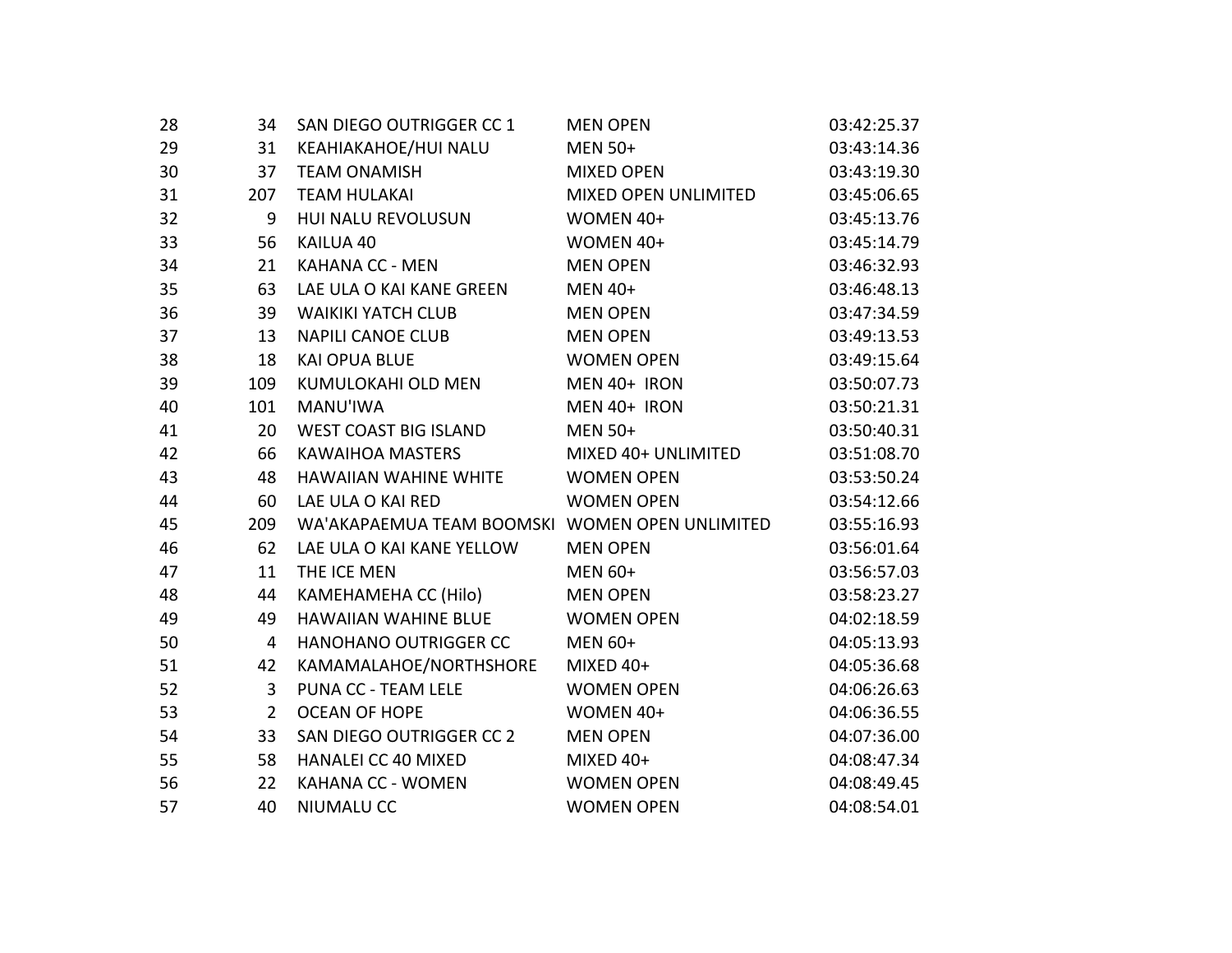| 58 | 107            | PACIFIC NORTHWEST            | MEN 40+ IRON           | 04:09:16.00 |
|----|----------------|------------------------------|------------------------|-------------|
| 59 | 54             | KAILUA 50                    | WOMEN 50+              | 04:10:01.67 |
| 60 | 25             | <b>NEW HOPE CC</b>           | <b>MEN 50+</b>         | 04:11:02.13 |
| 61 | 17             | <b>OCEANSIDE OUTRIGGER</b>   | <b>MIXED OPEN</b>      | 04:11:16.24 |
| 62 | $\overline{7}$ | KAMAHA'O                     | <b>MEN OPEN</b>        | 04:11:20.00 |
| 63 | 47             | KUMULOKAHI BAD NEWS ELKS     | <b>MEN OPEN</b>        | 04:12:10.00 |
| 64 | 16             | <b>TEAM RAY</b>              | <b>WOMEN OPEN</b>      | 04:12:31.46 |
| 65 | 23             | EH KA MO'I HE'E NALU KAKOU   | <b>MIXED OPEN</b>      | 04:13:01.86 |
| 66 | 28             | HI LAE NAKAI                 | <b>MEN 60+</b>         | 04:14:09.39 |
| 67 | 19             | KAI OPUA WHITE               | <b>WOMEN OPEN</b>      | 04:14:30.13 |
| 68 | $\mathbf{1}$   | <b>TEAM GILBERT</b>          | MIXED 40+              | 04:15:21.03 |
| 69 | 55             | NORTHSHORE RENEGADES         | <b>MIXED OPEN</b>      | 04:16:42.11 |
| 70 | 103            | <b>TEAM LAGUNA TRIBE</b>     | <b>WOMEN OPEN IRON</b> | 04:16:59.00 |
| 71 | 43             | KAMEHAMEHA CC (Hilo)         | <b>WOMEN OPEN</b>      | 04:17:05.00 |
| 72 | 57             | WA'AKAPAEMUA                 | WOMEN 50+              | 04:17:57.56 |
| 73 | 8              | <b>KEAUHOU CANOE CLUB</b>    | WOMEN 40+              | 04:18:32.00 |
| 74 | 27             | <b>NEW HOPE CC</b>           | <b>MIXED OPEN</b>      | 04:19:46.00 |
| 75 | 30             | NA KAI EWALU                 | <b>WOMEN OPEN</b>      | 04:21:00.00 |
| 76 | 61             | LAE ULA O KAI GREEN          | WOMEN 40+              | 04:22:27.00 |
| 77 | 24             | <b>NAC WOMEN</b>             | <b>WOMEN OPEN</b>      | 04:24:37.00 |
| 78 | 104            | HONG KONG OUTRIGGER CC       | <b>WOMEN OPEN IRON</b> | 04:24:57.00 |
| 79 | 102            | <b>WEST COAST BEACH BOYS</b> | <b>MEN OPEN IRON</b>   | 04:26:10.00 |
| 80 | 59             | LAE ULA O KAI YELLOW         | <b>WOMEN OPEN</b>      | 04:27:52.00 |
| 81 | 15             | <b>NAPILI CANOE CLUB</b>     | <b>WOMEN OPEN</b>      | 04:28:57.00 |
| 82 | 6              | KAMAMALAHOE                  | WOMEN 50+              | 04:34:59.27 |
| 83 | 26             | <b>NEW HOPE CC</b>           | WOMEN 50+              | 04:36:03.54 |
| 84 | 45             | <b>ANUENUE</b>               | WOMEN 50+              | 04:37:22.78 |
| 85 | 38             | <b>NEW YORK OUTRIGGER</b>    | <b>WOMEN OPEN</b>      | 04:41:30.00 |
| 86 | 10             | <b>HAWAIIAN AUNTIES</b>      | WOMEN 50+              | 04:45:52.00 |
| 87 | 14             | KAMAMALAHOE                  | MIXED 40+              | 04:50:30.00 |